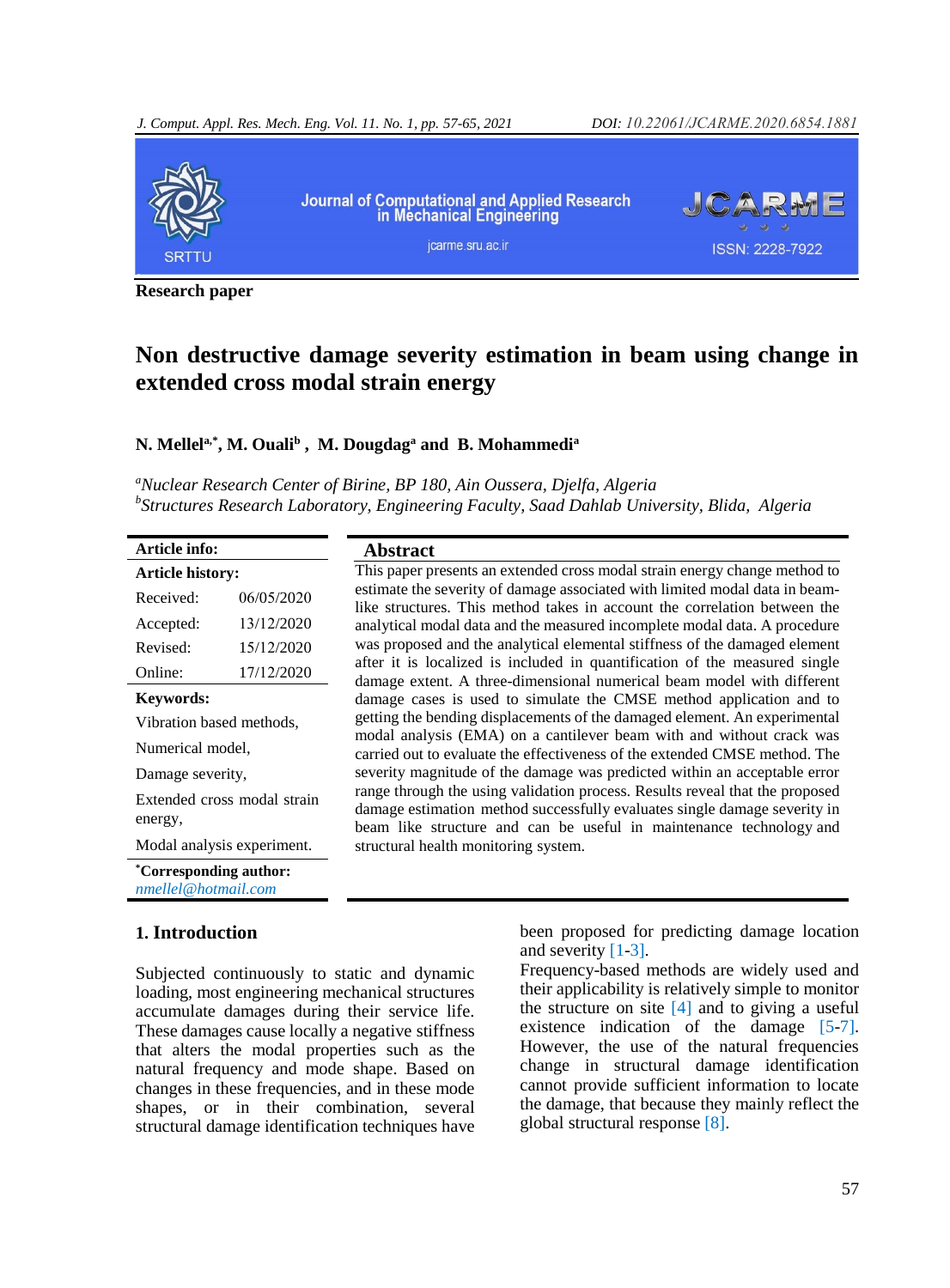In the most studies in the literature, it is widely believed that a change in natural frequencies alone might not provide enough information for efficient damage identification [\[8\].](#page-7-5)

Recently, many authors have demonstrated that the modal frequency is not an appropriate spatial index and it is very hard to locate the position of the damage  $[4, 9, 10]$  $[4, 9, 10]$  $[4, 9, 10]$  $[4, 9, 10]$ , they noted their low sensitivity to estimate the damage severity in structures, they specified also that the identification methods require an advanced measurement instruments and accurate data analysis methods.

In order to overcome the insufficiency of the frequency change sensitivity to quantify the damage, mode shapes and the related product: Modal Strain Energy (MSE), have been widely applied as vibration based damage evaluation methods.

A method based on modal strain energy has been largely explored as an indicator of damage; the results demonstrate that, the majority of MSE methods are only capable of locating the damage, but do not provide an accurate estimate of the severity of the damaged structures [\[9,](#page-7-6) [11\].](#page-7-8) In order to remedy this deficiency, a new method for evaluating the extent of damage, called the "Cross Modal Strain Energy method" (CMSE), has been developed. The term "cross" means that the modal strain energy use the mixed products of the different mode shapes of the same model, either analytical or experimental of the healthy and damaged structure, or those coming from both models together [\[9\]](#page-7-6). While all modal strain energy methods available for assessing the extent of damage use an iterative procedure involving a gross presumption and substantial approximations, the CMSE method is a reliable method without an iterative approach [\[12\].](#page-7-9)

Hu et al. were the pioneers who used the notion of the cross modal strain energy to assess the magnitude of damages  $[13]$ . Asgarian et al  $[14]$ have conducted a study of the successful application of the MSE method for damage localization and the CMSE method for estimating the severity of damage of an offshore platform.

The authors Yan et al. [\[15\]](#page-7-12) used a combination of the CMSE method and an adaptive niche genetic algorithm to improve the ability to locate damage in mechanical structure.

In the present work, the study cross modal strain energy is considered to evaluate its practicability in experimental damaged beams as a nondestructive damage method; it is employed for quantifying damage in beam models after that is localized by modal strain energy method. The numerical study has been conducted and the results are also used to establish the validity of the proposed method.

## **2. Method for detecting and locating damage based on modal strain energy**

The energy of modal strain concept to detect the crack in structure is firstly applied by Stubbs et al. who they developed a severitydamage estimation algorithms later in beam like structures [\[16,](#page-7-13) [17\].](#page-8-0) Seyedpoor et al. [\[18\]](#page-8-1) and Huajun et al. [\[19\]](#page-8-2) have developed this method to identify and quantify the deterioration of complex structural systems such as plate like structures and large structures such as bridge construction.

[Ramesh](https://www.sciencedirect.com/science/article/pii/S221478531831441X#!) et al. [\[20\]](#page-8-3) have used successfully both methods damage index based in energy of modal strain and wavelet transform (WT) to locate and quantify a multi cracks in the aluminum beam.

This method is used to locate damage from a small number of modes by using the change of the MSE before and after the appearance of damage in each element of the structure [\[18,](#page-8-1) [20\].](#page-8-3) This approach is relatively simple and allows the precise detection of one or more structural damages, based on the assumption that the fraction of the elementary modal strain energy over the overall modal strain energy is the same for damaged and undamaged structures. Thus, the variation of the elementary modal strain energy for the  $i<sup>th</sup>$  element in the  $i<sup>th</sup>$  mode is given by the following expression:

$$
MSEC_{ij} = \Phi_i^d{}^T K_j \Phi_i^d - \Phi_i^T K_j \Phi_i \tag{1}
$$

where  $K_j$  is j<sup>th</sup> elemental stiffness matrix and  $\Phi_i$ and  $\Phi_i^d$  denote respectively the i<sup>th</sup> modal eigenvector of the undamaged and damaged of the  $j<sup>th</sup>$  element beam.

The crack location index, known as the Energy Modal Strain Change Ratio (MSECR) can be either derived for a single mode such as mode i and element j in structure  $(Fig. 1)$  $(Fig. 1)$  is given in [Eq.](#page-2-1) [\(2\)](#page-2-1) and the Average Normalized Modal Strain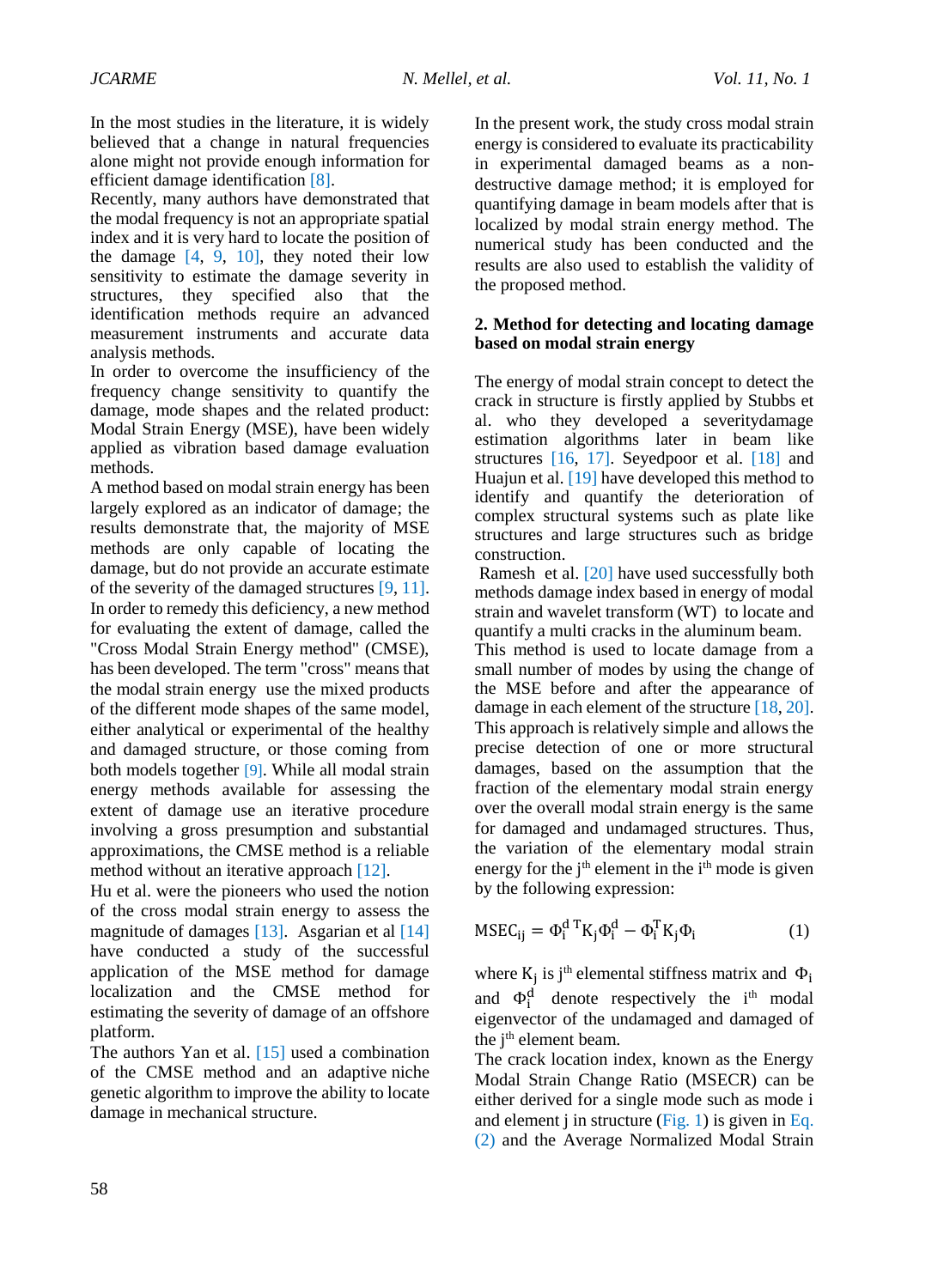Energy Change Ratio (ANMSECR) for the first modes shapes of the first "m" modes of the structural element j is shown in [Eq.](#page-2-2) (3).

<span id="page-2-1"></span>
$$
MSECR = \frac{|MSE_{ij}^{d} - MSE_{ij}|}{MSE_{ij}}
$$
 (2)

<span id="page-2-2"></span>
$$
ANNSECR = \frac{1}{m} \sum_{i=1}^{m} \frac{MSECR_{ij}}{MSECR_{i,max}}
$$
(3)

The index j and i indicate respectively the element number and mode number; MSE and MSE<sup>d</sup> symbolize respectively the modal strain energy of undamaged and damaged structure.

## **3. Cross energy of modal strain method to to evaluate damage depths**

#### *3.1. Theoretical formulation*

Once the element where the damage has occurred is situated among the most probably suspected beam elements by using the damage localization indicator, a size damage quantifying procedure is conducted for the damaged element employing a newly developed crack depth evaluation method, called Cross

Modal Strain Energy (CMSE) method.

Hu et al. [\[21\]](#page-8-4) developed an approach based on the use of cross modal strain energy to quantify the damage; they give the stiffness matrix  $K^d$ , the i<sup>th</sup> modal eigenvalue  $\lambda_i^d$ , and the i<sup>th</sup> mode shape  $\varphi$ <sup>d</sup> of the damaged beam by the following expressions:

$$
K^{d} = K + \sum_{j=1}^{L} \Delta K_{j} = K + \sum_{j=1}^{L} \alpha_{j} K_{j}
$$
 (4)

$$
\lambda_i^d = \lambda_i + \Delta \lambda_i \tag{5}
$$

$$
\varphi_i^d = \varphi_i + \Delta \varphi_i = \varphi_i + \sum_{j=1}^m c_{ij} \, \varphi_j \tag{6}
$$

where  $\alpha_i$  is a coefficient that describes a fractional reduction in the  $i<sup>th</sup>$  elemental stiffness matrix K<sup>j</sup> . This coefficient estimates the damage extent such as  $-1 \le \alpha_i \le 0$ ,  $\alpha j = 0$  means no damage and  $\alpha_i = -1$  means totally damaged.

 $c_{ii}$  is the coefficient that defines a fractional change of the mode shape vector; and L is the total number of elements in the beam  $(Fig. 1)$  $(Fig. 1)$ . The expression of stiffness matrix of cracked structure  $K<sup>d</sup>$  is given by the equation:

<span id="page-2-3"></span>
$$
K^{d} = K + \sum_{j=1}^{Nd} \alpha_{n} K_{ln}
$$
 (7)

where Nd is the cracked elements number;  $\alpha_n$ and ln are respectively the extent of damage and the number of the  $i<sup>th</sup>$  cracked element. K is the stiffness matrix of the intact structure.

Finally, the CMSE expression using the i<sup>th</sup> mode of the healthy structure and the  $i<sup>th</sup>$  mode of the cracked structure is as follows [\[21\]:](#page-8-4)

$$
C_{ij} = \phi_i^T K \phi_j^d \tag{8}
$$

The related elementary CMSE of the  $K_{ln}$  matrix is given below:

$$
C_{n,ij} = \phi_i^T \phi_j^d \tag{9}
$$

The [Eq.](#page-2-3) (7) can be rewritten as:

<span id="page-2-4"></span>
$$
\sum_{n=1}^{Nd} \alpha_n C_{n,ij} = \left(\frac{\lambda_j^d}{\lambda_i} - 1\right) C_{ij} \tag{10}
$$

Therefore, the coefficient  $\alpha_n$  to estimate the damage extent is calculated by solving the [Eq.](#page-2-4)  [\(10\).](#page-2-4) For the beam case with single crack in nth element, the fractional reduction of the n<sup>th</sup> elemental stiffness  $\alpha_i$  is given in the expression:

$$
K^{d} = K + \alpha_{n} K_{n}
$$
 (11)

Then, the damage extent αn is estimated by:

<span id="page-2-6"></span>
$$
\alpha_n = \frac{\kappa^d - \kappa}{\kappa_n} \tag{12}
$$

The parameter  $\alpha_n$  calculated by CMSE method for the case of single crack scenario, is given by

<span id="page-2-5"></span>
$$
\alpha_{n} = \frac{\binom{\lambda_{j}^{d}}{\lambda_{i} - 1} C_{ij}}{C_{n,ij}} = \frac{\binom{\lambda_{j}^{d}}{\lambda_{i} - 1} \phi_{i}^{T} K \phi_{j}^{d}}{\phi_{i}^{T} K_{ln} \phi_{j}^{d}}
$$
(13)



<span id="page-2-0"></span>Fig. 1. J<sup>th</sup> damaged element in beam.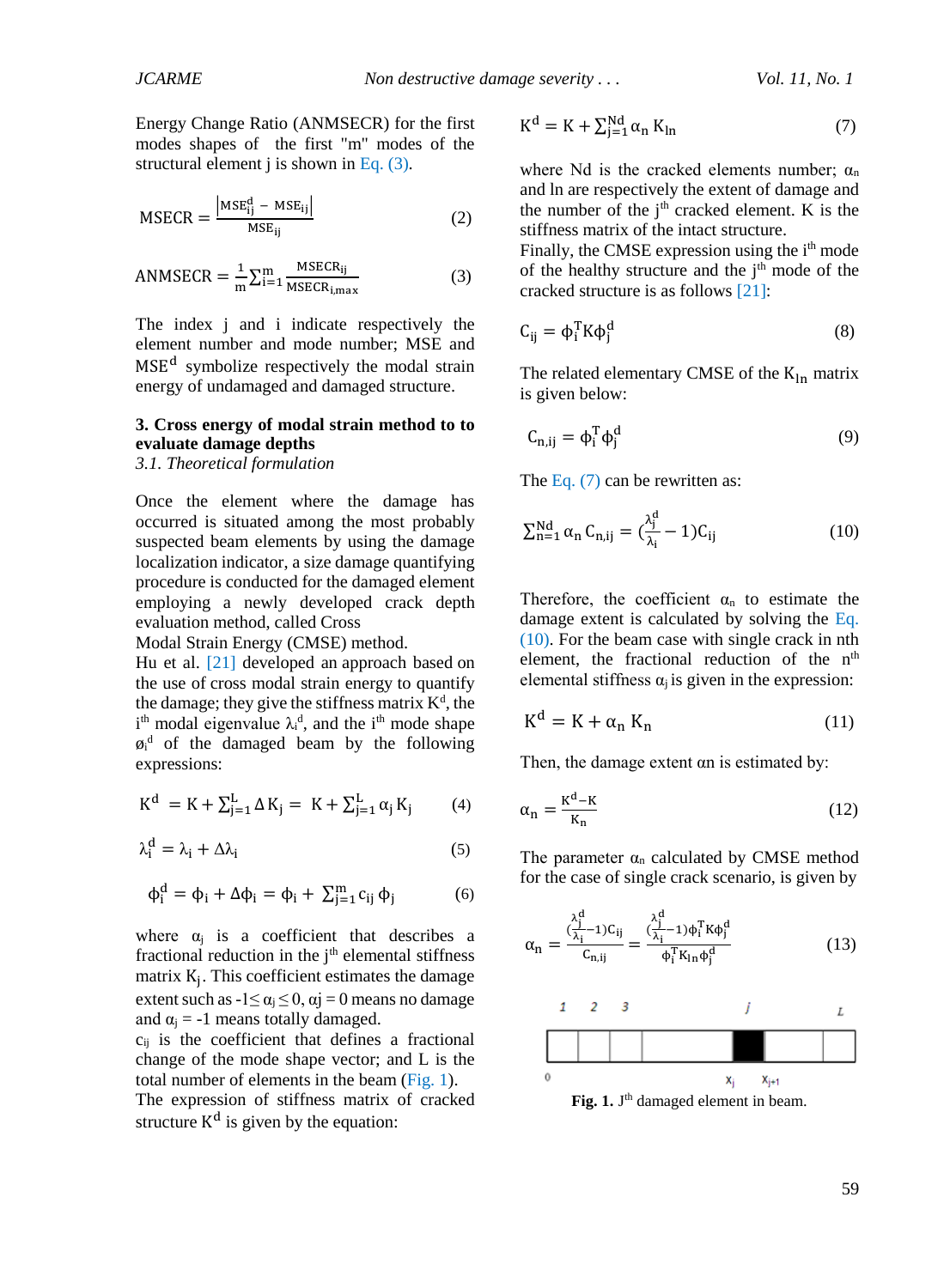It should be noted that negative value for  $\alpha$ denotes the percentage of stiffness reduction in damaged element and other values denote that no damage is occur in element.

#### *3.2. Experimental study*

The modal analysis experiment on beam has been carried out to verify the finite element model results and to provide eigenfrequency and mode shapes data that were employed in the application of the CMSE method as a technique of Non destructive damage severity estimation.

To carry out the modal experiments, a test protocol was used to demonstrate that the data and modal parameters meet the reliability requirements. The experimentation plan consists of an implementation and preparation phase, acquisition and analysis phases. The first phase includes preliminary checks and preparation steps that include instrumentation calibration, noise effect and frequency range determination, bench adjustment, specimen fixation and notch cutting in crack position. The second phase contains the acquisition and analysis of the frequency response functions (FRFs) and the identification of influencing parameters in the applied CMSE method.

To make the experiment, steel cantilever beam of square cross-section (0.016x0.016m) and length of  $l=0.7m$  [\(Fig. 2\)](#page-3-0), with a controlled crack is subjected to number of experimentation by the use of experimental set up shown in [Fig.](#page-3-1) 3. The beam dimensions meet the requirements of the Bernoulli-Euler model. A transverse crack (controlled notch) is performed at the location of  $c=150$ mm ( $c/l=0.214$ ,  $c/l$  is damage position to the beam length ratio) from of the clamped end of the beam using a hand saw [\[22\].](#page-8-5)

In order to get the mode shapes of beam with and without crack, the FRF data have been measured in seven positions of the cantilever beam by moving the accelerometer (type [Brüel & Kjær](http://www.google.dz/url?sa=t&rct=j&q=Modal+testing+parameters&source=web&cd=3&ved=0CD8QFjAC&url=http%3A%2F%2Fwww.bksv.com%2Fdoc%2Fbr0507.pdf&ei=0eNdU7nHNcSwOfrpgPgM&usg=AFQjCNEOJsQITAN2wqDQC3SHznmiJ2Ci3g) 4384) from the extremity to other position lengthwise of the beam [\(Fig. 4\)](#page-3-2).

The accelerometer type 4384 (weight of 11g, sensitivity is 1 pC/ms-2 and frequency range: 0.1 to 12600 Hz) is selected in order to cover main specimen eigenvalues (0 to 1600 Hz) and to get the best resolution possible. Its design ensures a high ratio of sensitivity to mass, a relatively high resonance frequency and a good isolation from base strains and temperature transients.

The shaker (B&K 4812) and the force sensor (B&K 8200) have been used to excite the beam with a white noise signal. This signal is used as an excitation force to make the effect of noise insignificant. The shaker was placed constantly at the free end of the beam [\(Fig. 2\)](#page-3-0).

The FRFs are taken at each measurement point by means of a Personal Computer Memory Card International Association (PCMCIA) as interface acquisition data card and computer accessories based FFT analyzer [\(Fig.](#page-3-1) 3). The FRFs are smoothed with Lagrange polynomial algorithm by using the DAQ700 Software.



<span id="page-3-0"></span>**Fig. 2.** Damaged beam dimensions and measuring positions.



**Fig. 3.** Test bench and system acquisition.

<span id="page-3-1"></span>

<span id="page-3-2"></span>**Fig. 4.** Experimental FRFs of intact and damaged beam.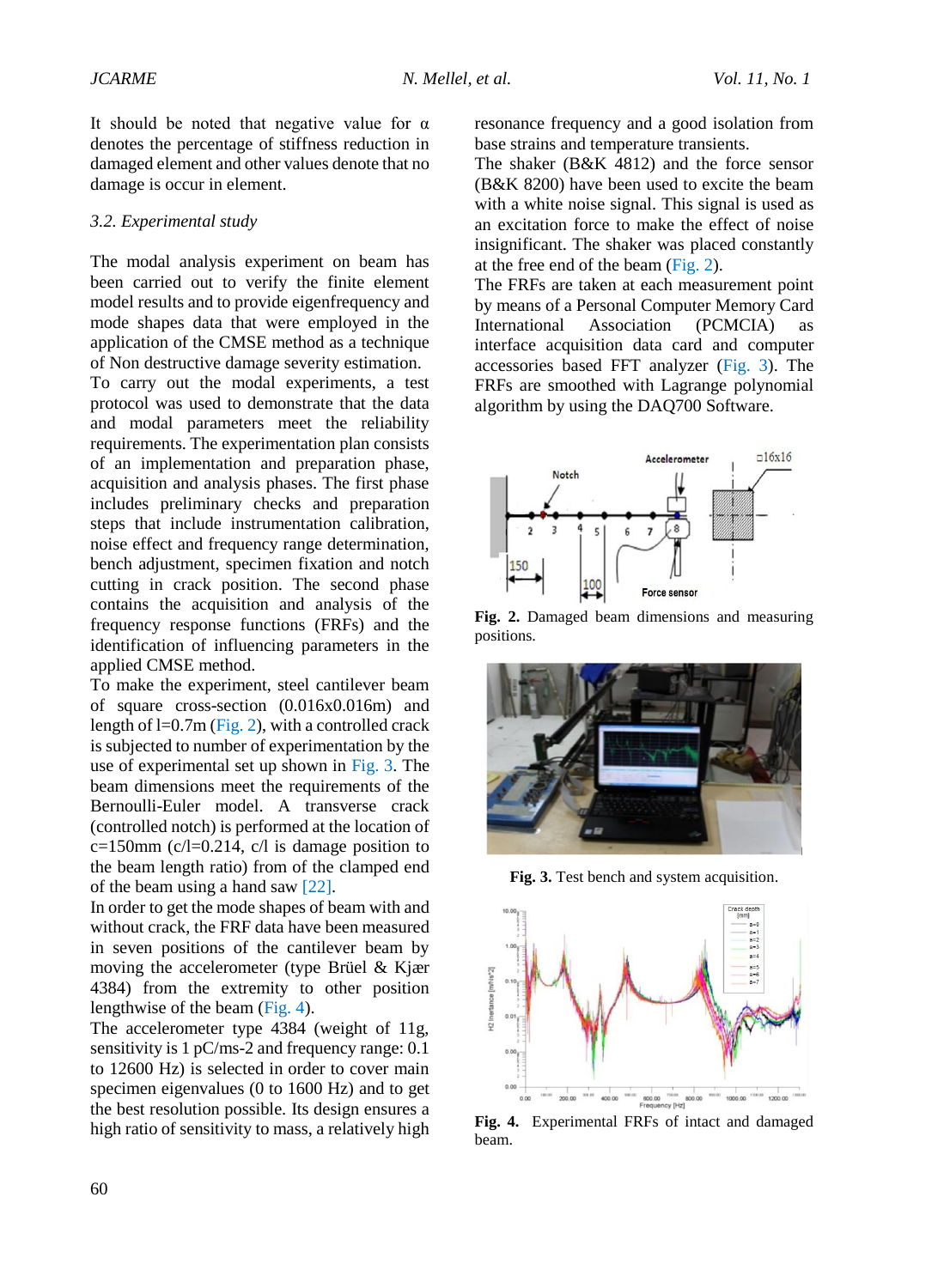#### *3.3. Numerical simulation*

The main objective of the numerical analysis is to demonstrate the effectiveness of the CMSE method to estimate the damage extent; this numerical study is investigated by using data generated from the finite element models associated with an experimental analysis of beam with different damage scenarios.

The 3D Finite Element Model using ANSYS code consisted of approximately 8628 elements type Solid186 and 16021 nodes. The beam material is considered linear and isotropic and the Young's Modulus equals  $2.1x10^5$  MPa; Poisson's ratio is 0.3 [22].

The FRFs of the cra[cked b](#page-8-5)eam cases were used to obtain the first seven eigenfrequencies and the bending mode shapes. To model the change in stiffness of the cracked beam, a parallelepiped with a thickness equal to the depth of the crack was subtracted from the beam (Fig. 5). The position of the crack is located at [150](#page-4-0) mm and the depth ratio a/h varies from 0% to 62.5% with a percentage increase  $\Delta a/h$  equals to 6.25% (a/h is a ratio of the depth of the crack to the beam section height (h)).

The Comparison of the FEM results obtained with those of the experiment shows a good agreement between the two sets.

## **4. Results and discussion**

## *4.1. Damage localization*

The localization experimental results are summarized and given in the Fig. 6; this figure gives the Average Normalized Modal Strain Energy Change Ratio (ANMSECR) distribution obtained from the summation of unit index of the first seven modes; this indicator parameter ANMSECR is used to intensify the signal caused by the presence of damage while reducing the effect of noise on the measured modal parameters.

The Fig. 6 indicates that the Average indicator AN[MSECR](#page-4-1) has a maximum change (peak) in the vicinity of the local area of the crack and that for crack depth ranging from  $a/h = 6.25 %$  to  $a/h =$ 37.5%, the error localization is about  $\pm 7$ %. The localization by this index becomes less accurate when the a/h exceeds 37.5%, and the localization uncertainty becomes  $\pm 14\%$  for the case of size crack equal to  $a/h = 42.5\%$ .

It should be noted that the ANMSECR index gives a good estimate than the method using the

Modal Strain Energy Change Ratio (MSECR), the ANMSECR method detects early the crack presence (for a/h smaller than 10%). It shows the crack position with an error close to  $\pm 7\%$ . The experimental results of localization are less accurate than the numerical results; this is due to the noise that was unavoidable when measuring the output signal; and to the reduced number of measurement points. Therefore the localization uncertainty can be reduced by using more sampling measured points.

## *4.2. Estimation of the correlation between the damage extent α<sup>n</sup> and the damage depth*

The method of extended cross modal strain energy method was developed with the assumption that the presence of damage only changes the stiffness matrix, but not the mass matrix of the beam. From the Eq. (13), the following derivation as  $\lambda_i$ ,  $\lambda_j^d$ , K,  $\phi_i$ ,  $\phi_j^d$  and K are presumably known, the unkno[wn term is](#page-2-5)  $K_{ln}$ ; the first step in the estimation of this term is to measure the displacement of nodes of the damaged element; after that the stiffness  $K_{ln}$  is estimated for the beam case with single crack located in one element with the following equation.



**Fig. 5.** Model 3D of the cracked beam.

<span id="page-4-0"></span>

<span id="page-4-1"></span>**Fig. 6.** Experimental ANMSECR distribution of all damage cases.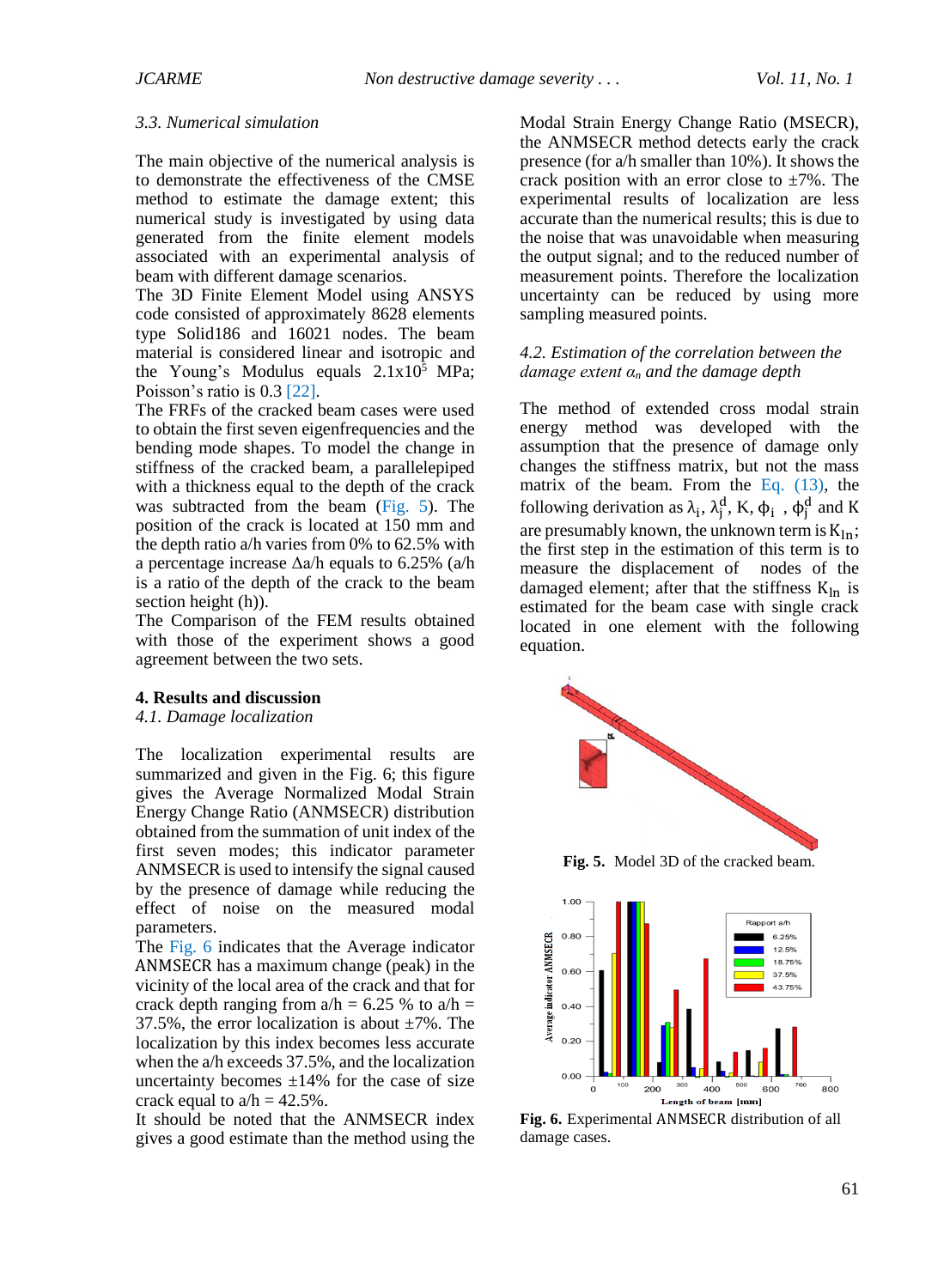$$
K_n = \frac{F_n}{d_{n2} - d_{n1}}
$$
 (15)

where  $d_{n1}$  and  $d_{n2}$  are displacements of the two nodes of the suspected element and Fn is applied force, it is taken equal to 50 N.

The [Fig.](#page-5-0) 7 shows the numerical flexural displacement trend of the damaged beam for six scenarios corresponding to the depth crack varying from 0 to a/h=0.625.

An extended modal strain energy approach is proposed to estimate the measured and the analytical damage extent through the Eq.  $(13)$  by introducing the numerical displacements of the dominant modes of the damaged element in the stiffness  $K_{ln}$ . This procedure to complete the set of displacement is justified by the limited number of measured ones due to the limited number of displacement sensors and to the difficulty in measuring modal displacement.



**Fig. 7.** Stiffness loss of intact and damaged beam.



<span id="page-5-1"></span>**Fig. 8.** Damage extent  $\alpha_n$  and the damage severity.

The [Fig. 8](#page-5-1) shows the curve that gives the correlation between the crack depth and the value of the crack extent  $\alpha_n$  established by using the [Eq. \(12\).](#page-2-6)

It is important to highlight that the numerical damaged beam 3D model is calibrated by using experimental model with controlled damage and the use of the lowest measured frequency of a damaged structure is very desirable because that it permit to get an improved and more accurate estimation.

The procedure developed is proposed in two steps: firstly, the local stiffness  $K_{23}$  of the damaged element (e.g. element 2 of beam [\(Fig.](#page-2-0)  [1\)](#page-2-0)) is estimated numerically and it is introduced in the equation of CMSE through the [Eq. \(13\);](#page-2-5) after that, the procedure is validated and the value of damage extent is compared to that given by the [Eq. \(12\)](#page-2-6) and presented in [Fig. 8.](#page-5-1)

## *4.3. Damage severity estimation by the extended CMSE method*

<span id="page-5-0"></span>In case of our beam model, after the position of the suspected damaged element is determined, it is the element number 2, the damage extent will be estimated by introducing the value of  $K_{1n} = K_{23}$ ; and the values of  $\lambda_i$ ,  $\lambda_j^d$ ,  $K$ ,  $\phi_i$ ,  $\phi_j^d$ for the first vibration modes in the Cross Mode Strain Energy method by means th[e Eq. \(13\).](#page-2-5)

The first four vibration modes of the cracked and intact beam are considered for both numerical and experimental studies. Many combinations are performed to estimate the damage extent by this method; the results are summarized in [Table](#page-6-0) [1.](#page-6-0)

From the obtained numerical results, we can observe that the use of the same mode order (i= j=3) and (i=j=4) for both undamaged and damaged beam always gives a good estimation for all damages cases, the error estimation is smaller as revealed in [Table 1.](#page-6-0)

And when the mode order of the undamaged structure is different from the mode order of damage structure i.e.  $(i=4, j=3)$ ,  $(i=2, j=1)$ ,  $(i=3, j=4)$  $j=1$ ; the estimate damage severity is underestimate or overestimate the reel damage depth, so the crack extent is predicted within an inacceptable error range.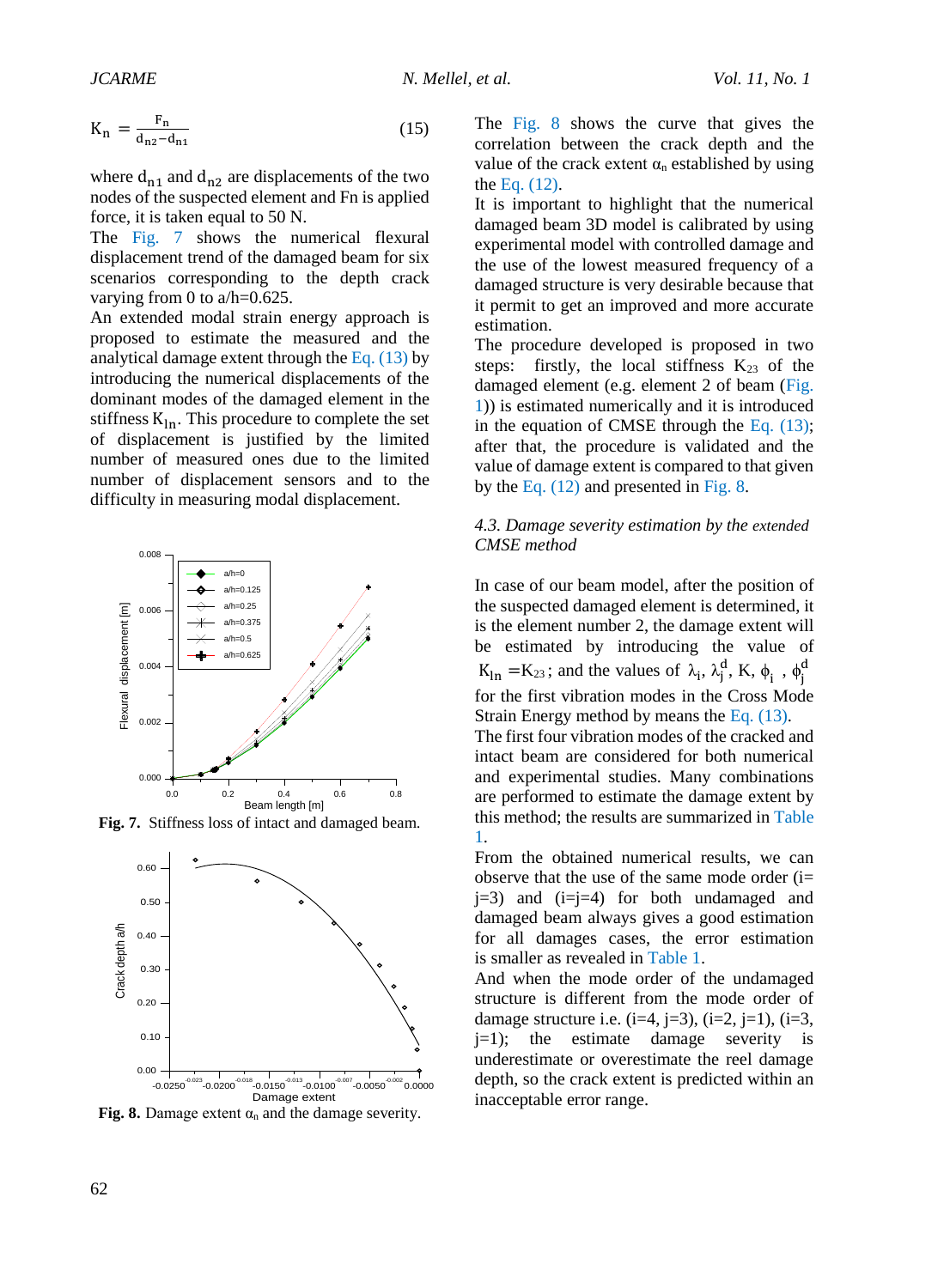<span id="page-6-0"></span>

|            | Intact<br>mode i | Damage<br>d mode j | Damage extent<br>estimated $\alpha_n$<br>Applying Eq. (13) | Estimate severity<br>damage [mm]<br>from Fig. 8 | True severity<br>damage [mm] |
|------------|------------------|--------------------|------------------------------------------------------------|-------------------------------------------------|------------------------------|
| <b>FEA</b> |                  |                    | $-0.000377$                                                | $1 - 2$                                         | $\overline{2}$               |
|            | 3                | 3                  | $-0,001395$                                                | $3 - 4$                                         | $\overline{4}$               |
|            |                  |                    | $-0.011036$                                                | $\approx 8$                                     | 10                           |
|            |                  |                    | $-0.000925$                                                | $2 - 3$                                         | $\overline{2}$               |
|            | $\overline{4}$   | $\overline{4}$     | $-0.00335$                                                 | $4 - 5$                                         | $\overline{4}$               |
|            |                  |                    | $-0.027823$                                                | $10 - 11$                                       | 10                           |
| EMA        |                  |                    | $-0.000349$                                                | $1 - 2$                                         | $\mathbf{1}$                 |
|            |                  |                    | $-0.003538$                                                | $4 - 5$                                         | $\overline{c}$               |
|            | $\overline{2}$   | $\overline{2}$     | $-0.001446$                                                | $3 - 4$                                         | 3                            |
|            |                  |                    | $-0.004608$                                                | $5 - 6$                                         | 5                            |
|            |                  |                    | $-0.006098$                                                | $6 - 7$                                         | 7                            |
|            |                  |                    | $-9.4531E-06$                                              | $\sim 0$                                        | $\mathbf{1}$                 |
|            | 3                | 3                  | $-5.9653E-05$                                              | $\sim 0$                                        | $\overline{c}$               |
|            |                  |                    | $-2.8261E-05$                                              | $\sim 0$                                        | 3                            |
|            |                  |                    | $-0.000233$                                                | $\sim$ 1                                        | 5                            |
|            |                  |                    | $-0.002866$                                                | $4 \sim 5$                                      | 7                            |
|            |                  |                    | $-0.000598$                                                | $1 - 2$                                         | 1                            |
|            |                  |                    | $-0.008098$                                                | $2 - 3$                                         | $\overline{\mathbf{c}}$      |
|            | $\overline{4}$   | $\overline{4}$     | $-0.040393$                                                | ~28                                             | $\overline{\mathbf{3}}$      |
|            |                  |                    | $-0.053718$                                                | >10                                             | 5                            |
|            |                  |                    | $-0.365354$                                                | >10                                             | $\overline{7}$               |

**Table 1.** Severity of damage estimation.

The combination of modes  $(i=1, i=1)$  and modes  $(i=2, i=2)$  does not given a correct severity estimate for all damage cases.

It should be mentioned that the severity estimate is not obtained for damage case by using the average of the summation of CMSE for the four first modes.

From the numerical simulation, it is observed that the absolute changes in extended cross modal strain energy are quantifying the damage in the damage region with acceptable error, and hence it can be used to characterize the damage in a real beam like structure. And also, the use of the method is found successful for quantifying the damage in the beam models with different boundary conditions.

Once a modal expansion is adopted to match the displacements of some points in beam between the numerical and experimental models; the using of the combination of different modes in the experimental results reveals that the proposed method is capable to estimate the damage severity only with the employ of combination of modes  $(i=2,2)$  and modes  $(4,4)$ ; the error estimation damage size is acceptable only for the depth crack smaller than 3mm  $(a/h=0.1875)$  as shown in Table 1. This deviation is due to the effect of [the crack g](#page-6-0)rowth on the local flexibility of damaged element; this effect becomes important with the severity crack increase [23], whereas it is less important in the analytic[al loc](#page-8-6)al flexibility  $K_{ln}$  taken into account in the Eq. (13).

## **5. Conclusions**

This paper investigates the experimental feasibility of a developed method based on cross modal strain energy for the non destructive quantification of crack severity in beam-like structures.

Results of the cases of a cantilever beam with single-crack are indicated that the MSECR index was applied successfully on both numerical and experimental data in particular for the low damage severity and for the low frequency modes.

The Average Normalized MSECR index has been used in order to reduce the noise effect in the measured modal parameters; the application of this indicator showed that the crack with a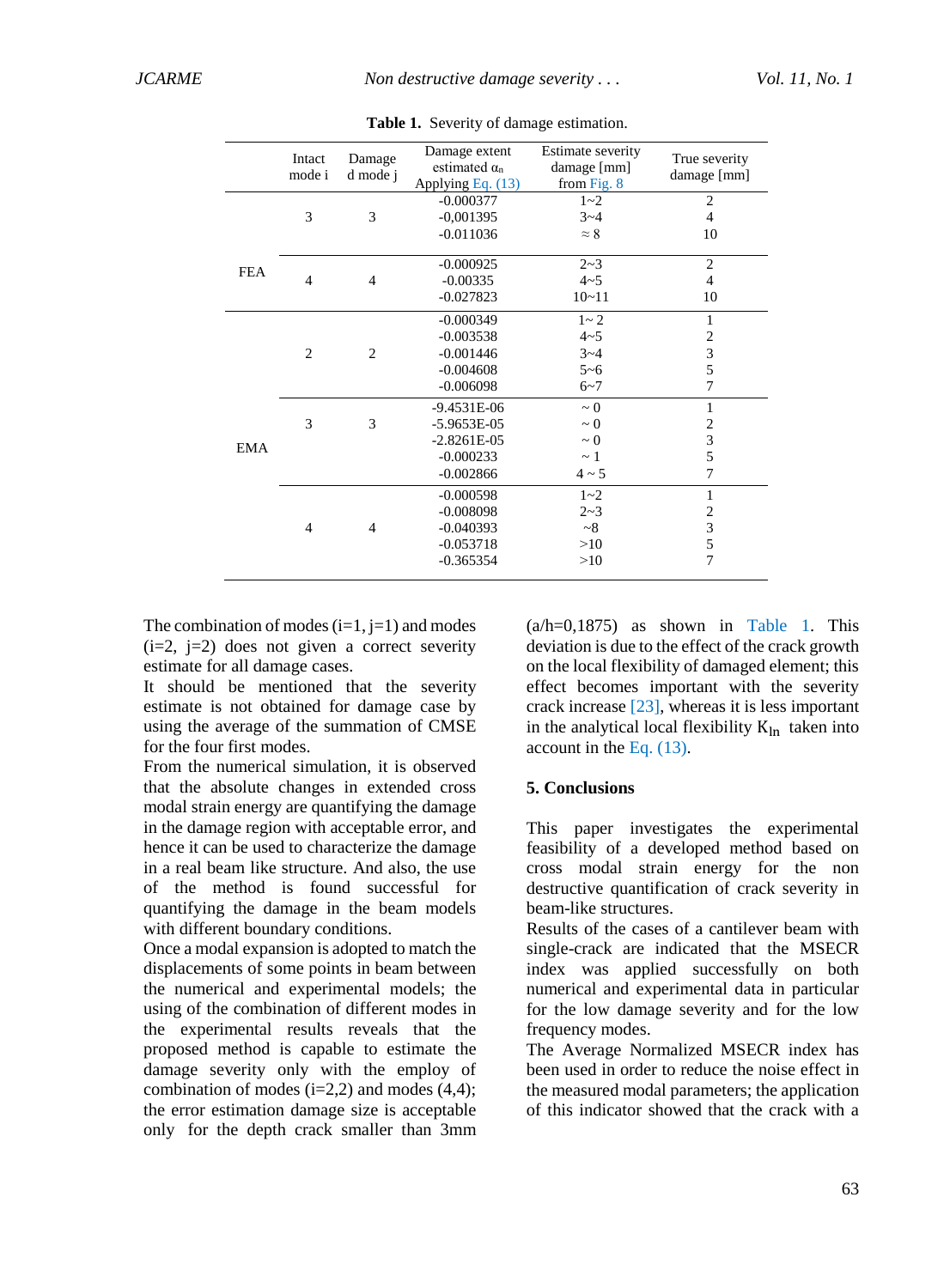depth ratio close to 7% was detected and was located with an uncertainty equal to  $\pm 7\%$ .

By using extended cross modal strain energy method, the crack size estimation is performed considering combination of the first four bending modes of the intact and cracked beam. The damage extent obtained by the ECMSE method is adjusted by using bending stiffness data from damaged 3D beam model validated by experimental beam with controlled damage. From the numerical results; some observations are noted and used in the experimental setting. From the experimental results, it was concluded that the using of the same modes order for both undamaged and damaged beam by the extended CMSE method always gives a better estimate especially for a smaller crack size.

### **References**

- <span id="page-7-0"></span>[1] P. Cawley, R. D. Adams, "The location of defects in structures from measurements of natural frequencies", *J. Strain Anal. Eng. Des.*, Vol. 14, No. 2, pp. 49-57, (1979).
- [2] O. S. Salawu, "Detection of structural damage through changes in frequency: a review", *Eng. Struct.*, Vol. 19, No. 9, pp. 718-723, (1997).
- <span id="page-7-1"></span>[3] B. Asmara, M. Karimi, F. Nazari and A. Bolandgerami, "Experimental and finite element free vibration analysis and artificial neural network based on multi-crack diagnosis of non-uniform cross section beam", *J. Appl. Comput. Mech.*, Vol. 5, No. 1, pp.1-11, (2015).
- <span id="page-7-2"></span>[4] [I. Mekjavić,](https://www.hindawi.com/70237804/) "Identification of structural damage in bridges using high-frequency vibrational responses", *Shock. Vib*. Vol. 2015 No. 2, pp.1-8, (2015).
- <span id="page-7-3"></span>[5] X. Y. Zhao, Z. Q. Lang, and G. Park, "A new transmissibility analysis method for detection and location of damage via nonlinear features in MDOF structural systems", *IEEE ASME Trans. Mechatron.*, Vol. 20, No. 4, pp.1933- 1947, (2015).
- [6] W. Yang, Z.Q. Lang and S. Tian, "Condition monitoring and damage location of wind turbine blades by frequency response transmissibility

<span id="page-7-4"></span>analysis", *IEEE Trans. Ind. Electron.*, Vol. 62, No. 10, pp. 6558-6564, (2015).

- [7] J. W. Xiang, T. Matsumoto, J.Q. Long, and G. Ma, "Identification of damage locations based on operating deflection shape", *Nondestruct. Test. Evaluation*, Vol. 28, No. 2, pp.166–180, (2013).
- <span id="page-7-5"></span>[8] L. Zhang, Y. Xia, J.A. Lozano-Gallant, and L. Sun, "Mass-stiffness combined perturbation method for mode shape monitoring of bridge structures", *Shock. Vib.*, Vol. 2019, pp.1-14, (2019).
- <span id="page-7-6"></span>[9] X. Mingqiang, W. Shuqing, "Cross modal strain energy–based structural damage detection in the presence of noise effects", *Adv. Mech. Eng.*, Vol. 9, No. 12, pp. 1–14, (2017).
- <span id="page-7-7"></span>[10] S. W. Doebling, C. R. Farrar and M. B. Prime, "A summary review of vibrationbased damage identification methods", *Shock Vib. Dig.*, Vol.30 No. 2, pp. 91- 105 (1998).
- <span id="page-7-8"></span>[11] W. Shuqing and X. Mingqiang, "Modal strain energy based structural damage identification: a review and comparative study", *Struct. Eng. Int.*, Vol. 29, No. 2, pp.1-15, (2018).
- <span id="page-7-9"></span>[12] H. J. Sau-Lon, W. Shuging and L. Huajun, "Cross modal strain energy method for estimating damage severity", *J. Eng. Mech*, Vol. 132, No. 4, (2006).
- <span id="page-7-10"></span>[13] H. J. Sau-Lon, L. Huajun and W. Shuqing, "Cross model cross-mode method for model updating", *Mech. Syst. Signal Process.*, Vol. 21, No. 4, pp. 1690–1703, (2007).
- <span id="page-7-11"></span>[14] B. Asgarian, M. Amiri, A. Ghafooipour, "Damage detection in jacket type offshore platforms using modal strain energy", *Struct. Eng. Mech*, Vol. 33, No. 3, pp. 325–337, (2009).
- <span id="page-7-12"></span>[15] Y. J. Yan, H. F. Yang, Z. Y. Wu, "Damage detection method for composite structures based on a combined technique of cross modal strain energy and niche genetic algorithms", *J. Vib. Control*, Vol.16, No.11, pp.1673–1683, (2010).
- <span id="page-7-13"></span>[16] N. Stubbs and R. Osegueda, "Global non destructive damage evaluation in solids", *Int. J. of Anal. and Exp. Modal Anal.,* Vol. 5, No. 2, pp.67–79, (1990).